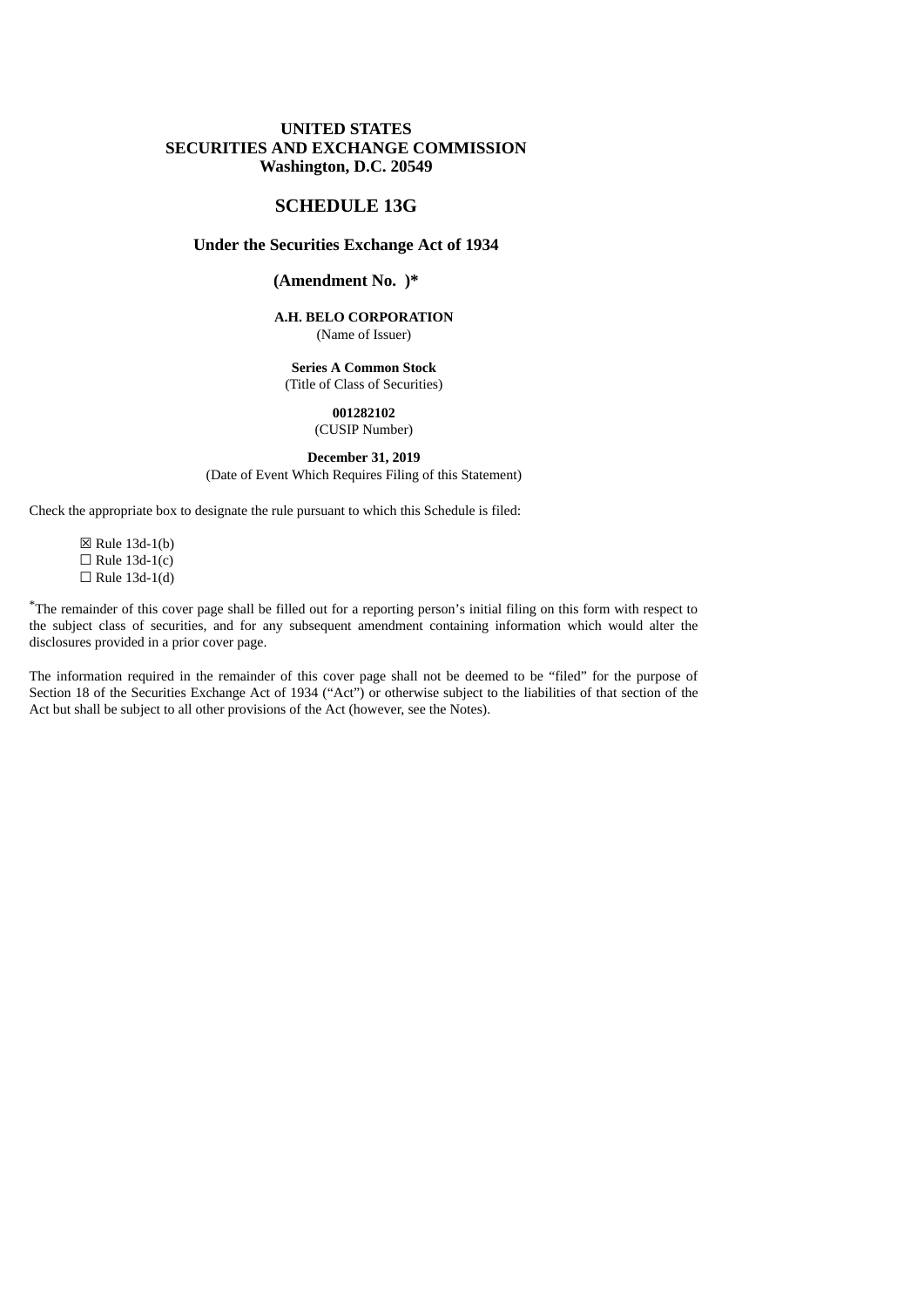# **CUSIP No.: 001282102**

| $\mathbf{1}$     | <b>NAMES OF REPORTING PERSONS</b>                                                                         |   |                                              |  |  |
|------------------|-----------------------------------------------------------------------------------------------------------|---|----------------------------------------------|--|--|
|                  | HEARTLAND ADVISORS, INC.                                                                                  |   |                                              |  |  |
| $\overline{2}$   | CHECK THE APPROPRIATE BOX IF A MEMBER OF A GROUP                                                          |   |                                              |  |  |
|                  | (a) $\Box$<br>(b)                                                                                         |   |                                              |  |  |
| 3                | <b>SEC USE ONLY</b>                                                                                       |   |                                              |  |  |
| 4                | CITIZENSHIP OR PLACE OF ORGANIZATION                                                                      |   |                                              |  |  |
|                  | WISCONSIN, U.S.A.                                                                                         |   |                                              |  |  |
| <b>NUMBER OF</b> |                                                                                                           | 5 | <b>SOLE VOTING POWER</b><br>$\bf{0}$         |  |  |
|                  | <b>SHARES</b><br><b>BENEFICIALLY</b><br><b>OWNED BY</b><br><b>EACH</b><br><b>REPORTING</b><br>PERSON WITH |   | <b>SHARED VOTING POWER</b><br>984,215        |  |  |
|                  |                                                                                                           |   | <b>SOLE DISPOSITIVE POWER</b><br>$\bf{0}$    |  |  |
|                  |                                                                                                           |   | <b>SHARED DISPOSITIVE POWER</b><br>1,110,693 |  |  |
| 9                | AGGREGATE AMOUNT BENEFICIALLY OWNED BY EACH REPORTING PERSON<br>1,110,693                                 |   |                                              |  |  |
| 10               | CHECK BOX IF THE AGGREGATE AMOUNT IN ROW (9) EXCLUDES<br>CERTAIN SHARES □                                 |   |                                              |  |  |
| 11               | PERCENT OF CLASS REPRESENTED BY AMOUNT IN ROW 9<br>5.84%                                                  |   |                                              |  |  |
| 12               | TYPE OF REPORTING PERSON<br><b>IA</b>                                                                     |   |                                              |  |  |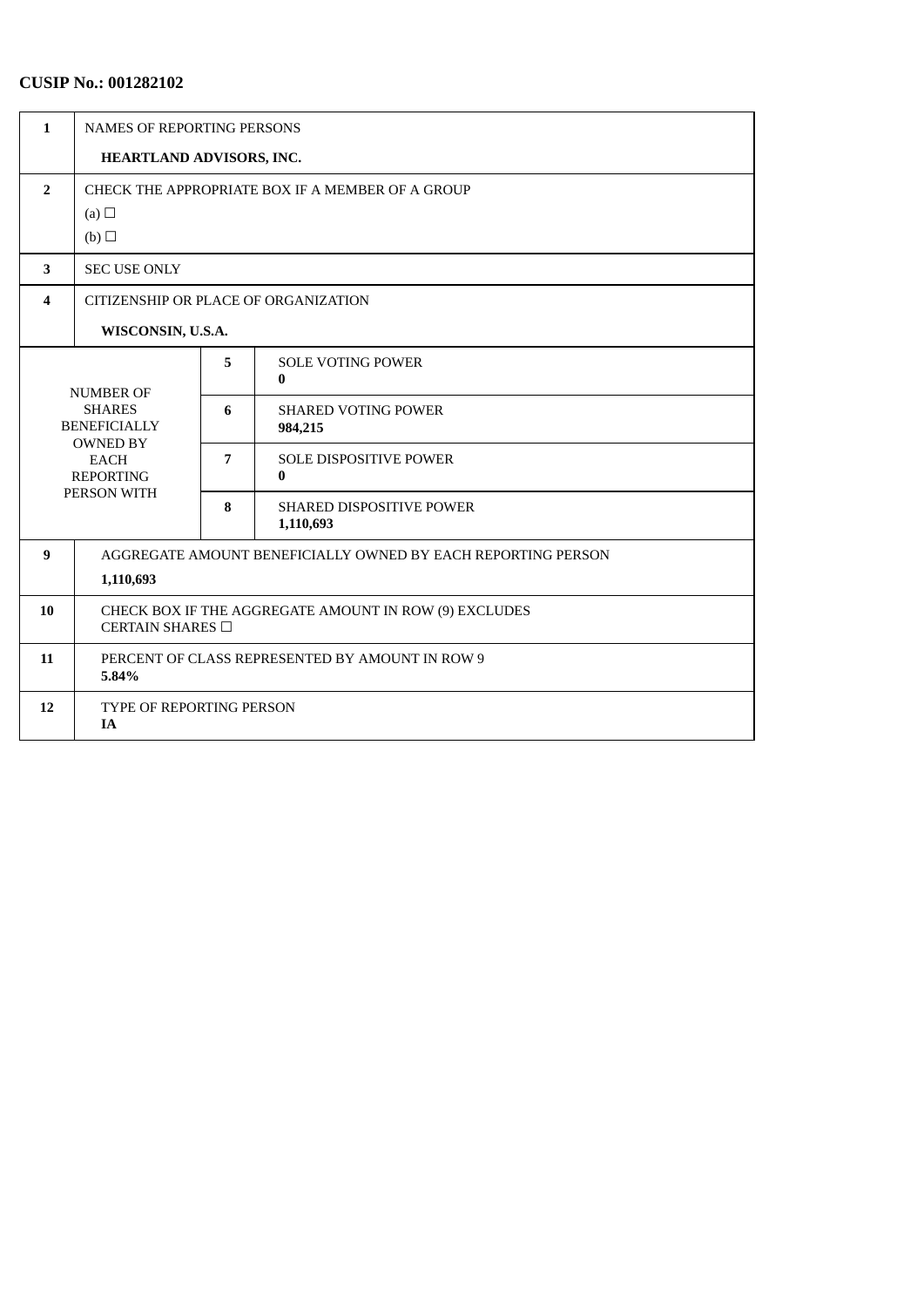# **CUSIP No.: 001282102**

| $\mathbf{1}$     | NAMES OF REPORTING PERSONS                                                                 |   |                                              |  |  |
|------------------|--------------------------------------------------------------------------------------------|---|----------------------------------------------|--|--|
|                  | William J. Nasgovitz                                                                       |   |                                              |  |  |
| $\overline{2}$   | CHECK THE APPROPRIATE BOX IF A MEMBER OF A GROUP<br>(a) $\Box$<br>(b)                      |   |                                              |  |  |
| 3                | <b>SEC USE ONLY</b>                                                                        |   |                                              |  |  |
| 4                | CITIZENSHIP OR PLACE OF ORGANIZATION                                                       |   |                                              |  |  |
|                  | <b>U.S.A.</b>                                                                              |   |                                              |  |  |
| <b>NUMBER OF</b> |                                                                                            | 5 | <b>SOLE VOTING POWER</b><br>$\bf{0}$         |  |  |
|                  | <b>SHARES</b><br><b>BENEFICIALLY</b><br><b>OWNED BY</b><br><b>EACH</b><br><b>REPORTING</b> |   | <b>SHARED VOTING POWER</b><br>984,215        |  |  |
|                  |                                                                                            |   | <b>SOLE DISPOSITIVE POWER</b><br>$\bf{0}$    |  |  |
| PERSON WITH      |                                                                                            | 8 | <b>SHARED DISPOSITIVE POWER</b><br>1,110,693 |  |  |
| 9                | AGGREGATE AMOUNT BENEFICIALLY OWNED BY EACH REPORTING PERSON<br>1,110,693                  |   |                                              |  |  |
| 10               | CHECK BOX IF THE AGGREGATE AMOUNT IN ROW (9) EXCLUDES<br>CERTAIN SHARES $\Box$             |   |                                              |  |  |
| 11               | PERCENT OF CLASS REPRESENTED BY AMOUNT IN ROW 9<br>5.84%                                   |   |                                              |  |  |
| 12               | <b>TYPE OF REPORTING PERSON</b><br>IN                                                      |   |                                              |  |  |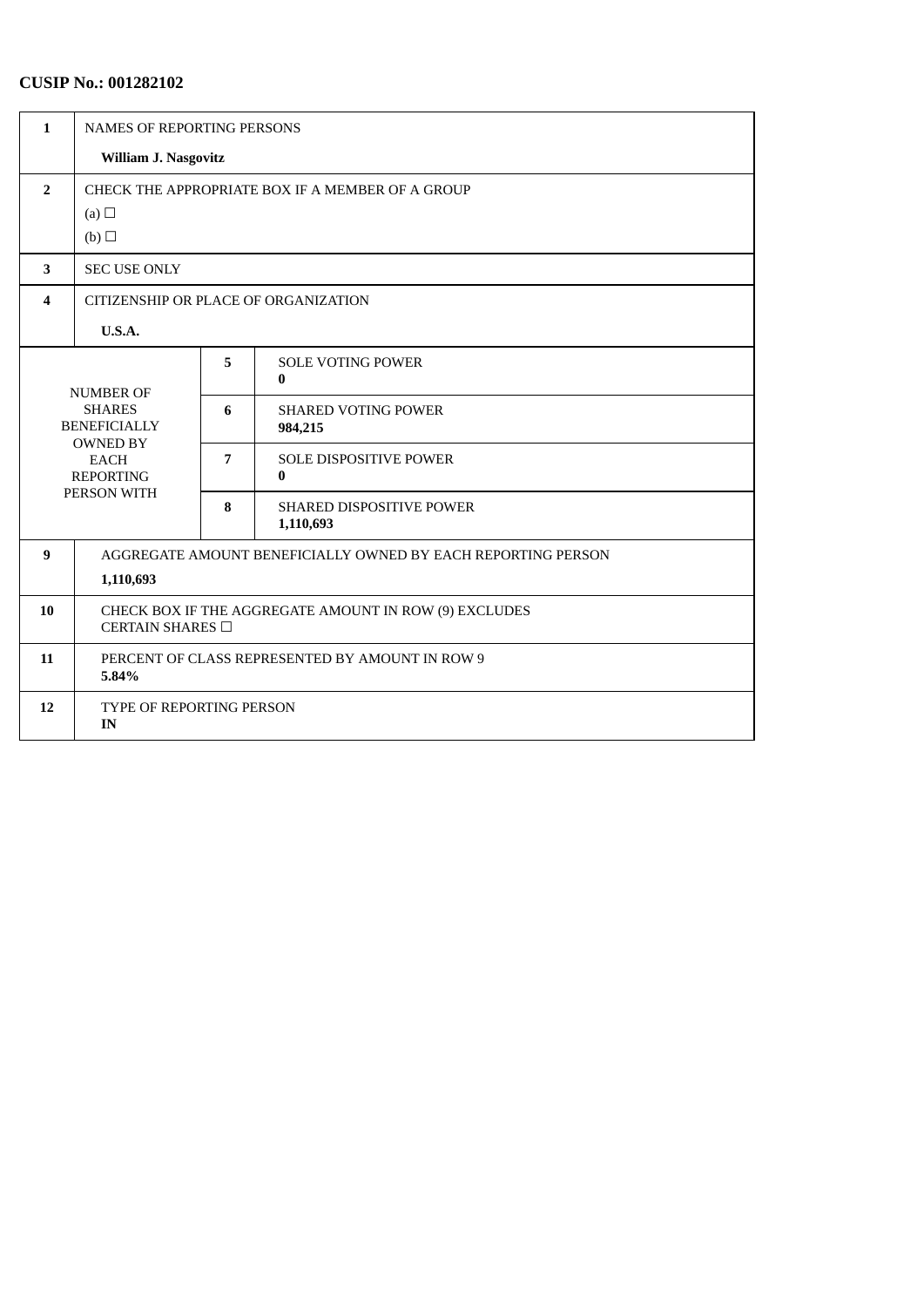#### **Item 1.**

(a) **Name of Issuer:** A.H. Belo Corporation

(b) **Address of Issuer's Principal Executive Offices:** 1954 Commerce Street Dallas, TX 75201

**Item 2.**

### (a) **Name of Persons Filing:**

- (1) Heartland Advisors, Inc.
- (2) William J. Nasgovitz

### (b) **Address of Principal Business Office:**

All reporting persons may be contacted at: 789 North Water Street Milwaukee, WI 53202

#### (c) **Citizenship:**

Heartland Advisors, Inc. is a Wisconsin corporation. William J. Nasgovitz is a United States citizen.

#### (d) **Title of Class of Securities:**

Series A Common Stock

## (e) **CUSIP Number:**

001282102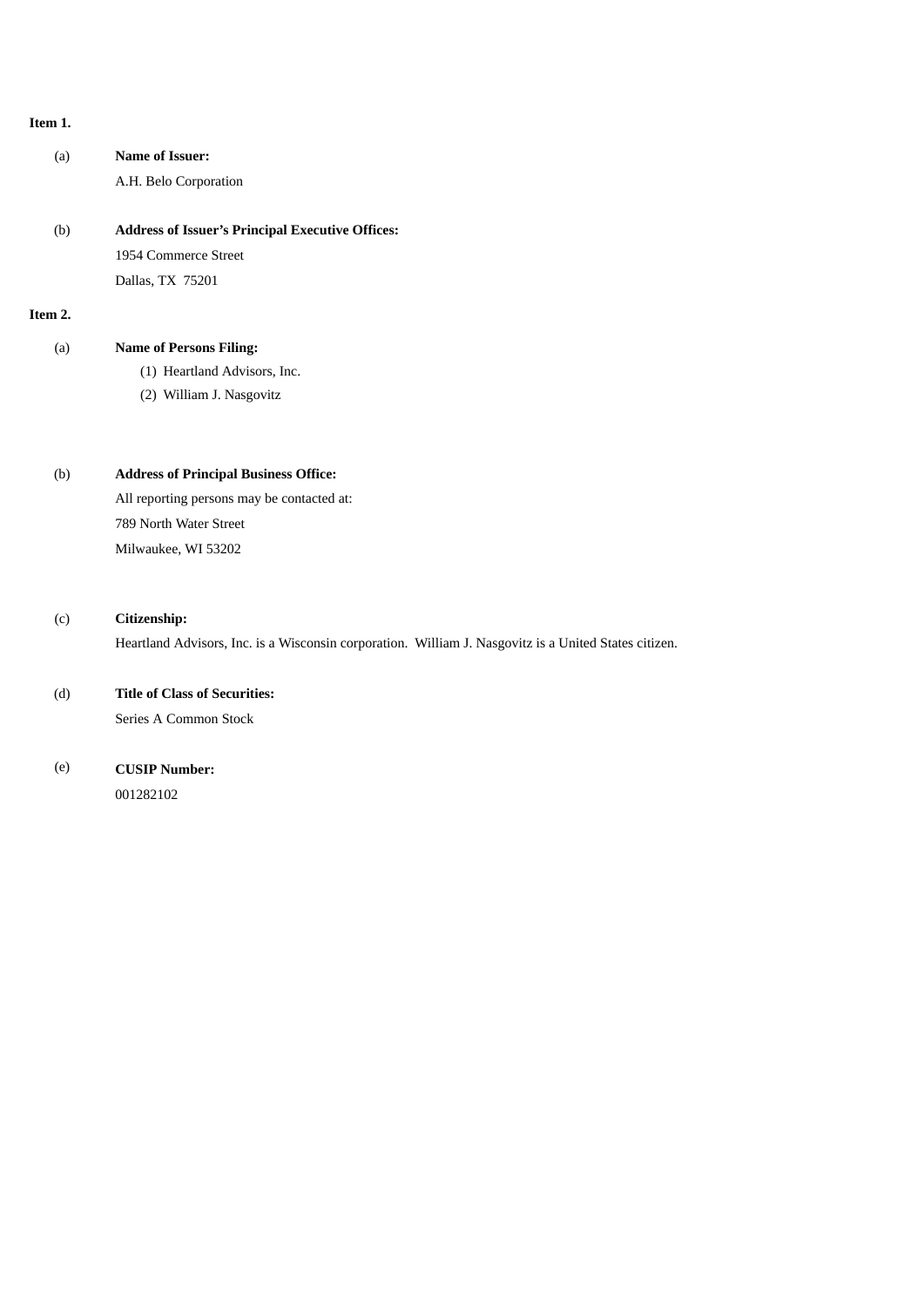| Item 3. | If this statement is filed pursuant to Rule $13d-1(b)$ , or $13d-2(b)$ or (c), check whether the person filing is $a(n)$ : |  |
|---------|----------------------------------------------------------------------------------------------------------------------------|--|
|---------|----------------------------------------------------------------------------------------------------------------------------|--|

| (a)               |   | Broker or dealer registered under Section 15 of the Act;                                                                                                                                                                                                                       |
|-------------------|---|--------------------------------------------------------------------------------------------------------------------------------------------------------------------------------------------------------------------------------------------------------------------------------|
| (b)               |   | Bank as defined in Section $3(a)(6)$ of the Act;                                                                                                                                                                                                                               |
| (c)               |   | Insurance company as defined in Section $3(a)(19)$ of the Act;                                                                                                                                                                                                                 |
| (d)               |   | Investment company registered under Section 8 of the Investment Company Act;                                                                                                                                                                                                   |
| (e)               | X | *Investment adviser in accordance with Rule $13d-1(b)(1)(ii)(E)$ ;                                                                                                                                                                                                             |
| (f)               |   | Employee benefit plan or endowment fund in accordance with Rule $13d-1(b)(1)(ii)$<br>(F);                                                                                                                                                                                      |
| (g)               | X | *Parent holding company or control person in accordance with Rule $13d-1(b)(1)(ii)$<br>(G);                                                                                                                                                                                    |
| (h)               |   | Savings association as defined in Section 3(b) of the Federal Deposit Insurance Act;                                                                                                                                                                                           |
| (i)               |   | Church plan that is excluded from the definition of an investment company under<br>Section $3(c)(14)$ of the Investment Company Act;                                                                                                                                           |
| (j)               |   | A non-U.S. institution in accordance with $\S$ 240.13d-1(b)(1)(ii)(J); or                                                                                                                                                                                                      |
| $\left( k\right)$ |   | Group, in accordance with § 240.13d-1(b)(1)(ii)(K).                                                                                                                                                                                                                            |
|                   |   | *The persons filing this Schedule 13G are Heartland Advisors, Inc., an investment<br>adviser registered with the SEC, and William J. Nasgovitz, Chairman and control<br>person of Heartland Advisors, Inc. The reporting persons do not admit that they<br>constitute a group. |

#### **Item 4. Ownership**

(a) Amount beneficially owned:

1,110,693 shares may be deemed beneficially owned within the meaning of Rule 13d-3 of the Act by (1) Heartland Advisors, Inc. by virtue of its investment discretion and/or voting authority granted by certain clients; and (2) William J. Nasgovitz by virtue of his control of Heartland Advisors, Inc.

Mr. Nasgovitz disclaims beneficial ownership of any shares reported on the Schedule.

- (b) Percent of Class: 5.84%
- (c) For information on voting and dispositive power with respect to the above listed shares, see Items 5-9 on the Cover Pages.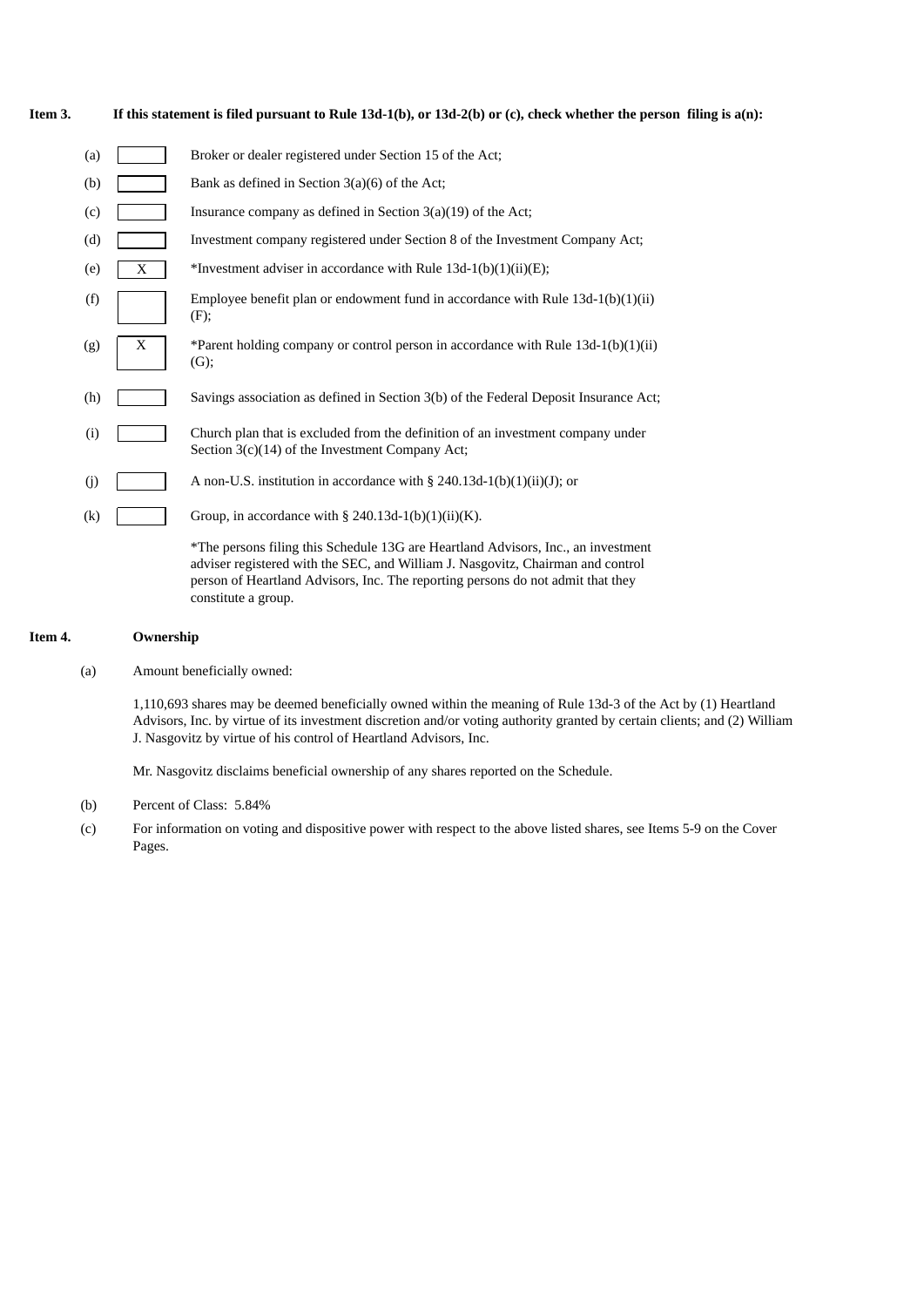| Item 5.  | <b>Ownership of Less Five Percent of Less of a Class.</b>                                                                                                                                                                                               |
|----------|---------------------------------------------------------------------------------------------------------------------------------------------------------------------------------------------------------------------------------------------------------|
|          | Not applicable.                                                                                                                                                                                                                                         |
| Item 6.  | Ownership of More than Five Percent on Behalf of Another Person.                                                                                                                                                                                        |
|          | Not applicable.                                                                                                                                                                                                                                         |
| Item 7.  | <b>Identification and Classification of the Subsidiary Which Acquired the Security Being</b><br>Reported on by the Parent Holding Company.                                                                                                              |
|          | Not applicable.                                                                                                                                                                                                                                         |
| Item 8.  | <b>Identification and Classification of Members of the Group.</b>                                                                                                                                                                                       |
|          | Not applicable.                                                                                                                                                                                                                                         |
| Item 9.  | <b>Notice of Dissolution of Group.</b>                                                                                                                                                                                                                  |
|          | Not Applicable                                                                                                                                                                                                                                          |
| Item 10. | Certification.                                                                                                                                                                                                                                          |
|          | By signing below, the undersigned certify that, to the best of their knowledge and belief, the securities<br>referred to above were acquired and are held in the ordinary course of business and were not acquired<br>and a casa correct a constant and |

referred to above were acquired and are held in the ordinary course of business and were not acquired and are not held for the purpose of or with the effect of changing or influencing the control of the issuer of the securities and were not acquired and are not held in connection with or as a participant in any transaction having that purpose or effect.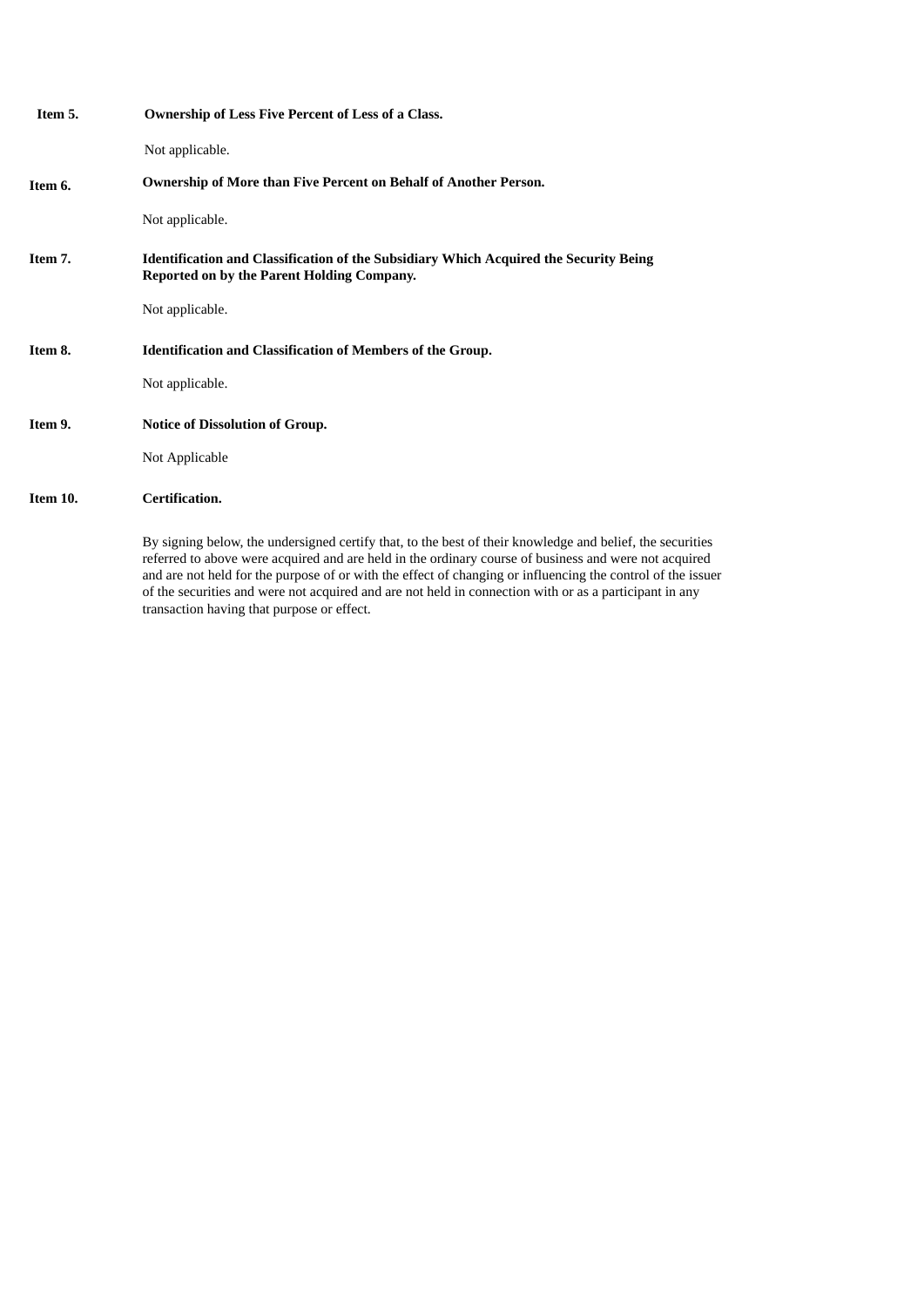### **SIGNATURE**

After reasonable inquiry and to the best of their knowledge and belief, the undersigned certify that the information set forth in this statement is true, complete and correct.

Date: January 28, 2020

WILLIAM J. NASGOVITZ **HEARTLAND ADVISORS, INC.** 

By: /s/ Vinita K. Paul By: /s/ Vinita K. Paul By: /s/ Vinita K. Paul By: /s/ Vinita K. Paul By: /s/ Vinita K. Paul By: /s/ Vinita K. Paul By: /s/ Vinita K. Paul By: /s/ Vinita K. Paul By: /s/ Vinita K. Paul By: /s/ Vinita As Attorney in Fact for William J. Nasgovitz

Vinita K. Paul Vice President, General Counsel and Secretary

## **EXHIBIT INDEX**

**Exhibit Description**

1 Joint Filing Agreement

2 Power of Attorney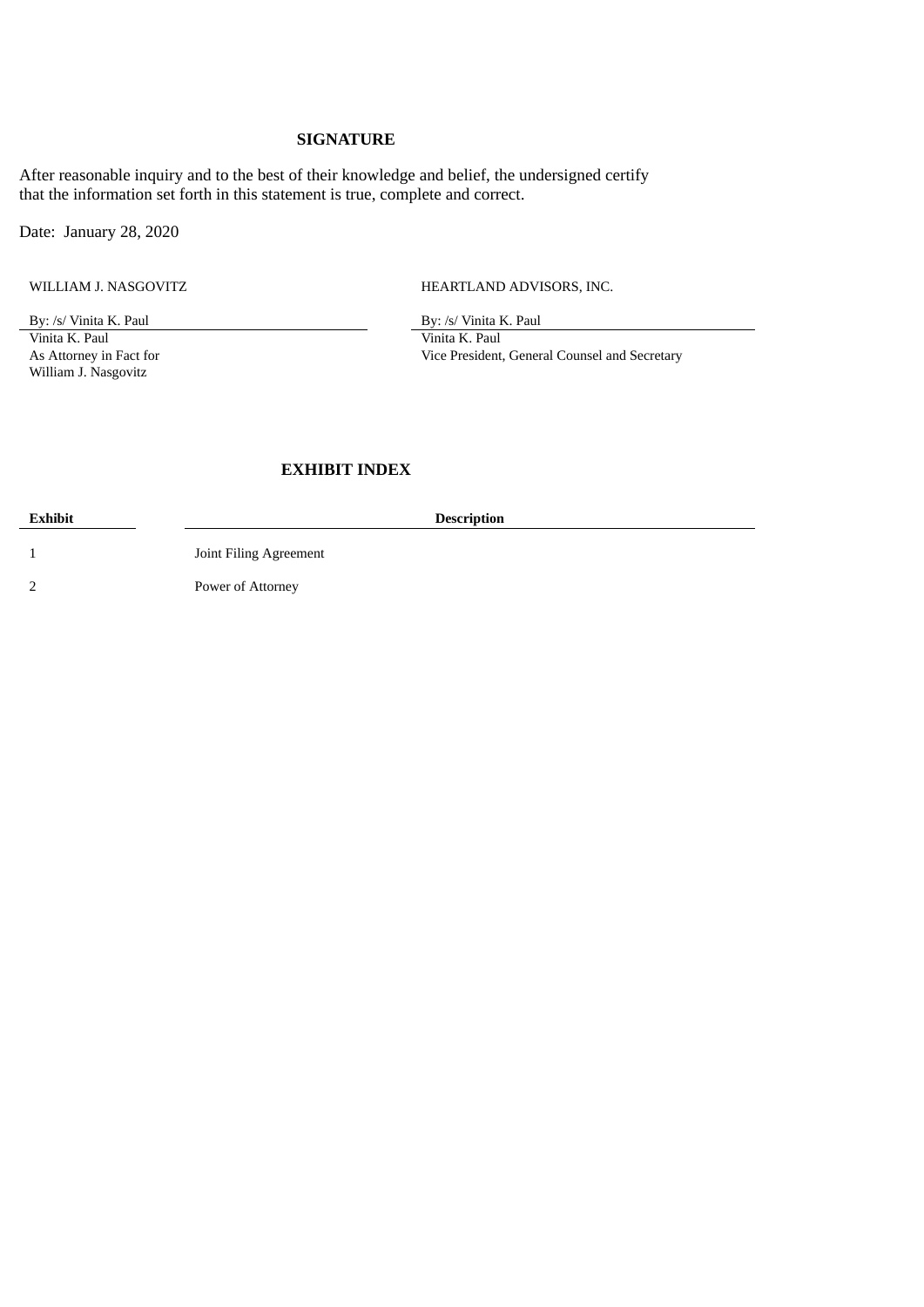#### EXHIBIT 1 – JOINT FILING AGREEMENT

### **JOINT FILING AGREEMENT**

In accordance with Rule 13d-1(k)(1) under the Securities Exchange Act of 1934, as amended, each of the undersigned hereby agrees to the joint filing with the other reporting person of a statement on Schedule 13G (including amendments thereto) with respect to the Series A Common Stock, \$0.01 par value, of A.H. Belo Corporation and that this Agreement be included as an Exhibit to such joint filing.

IN WITNESS WHEREOF, the undersigned hereby execute this Agreement this 28<sup>th</sup> day of January, 2020.

WILLIAM J. NASGOVITZ **HEARTLAND ADVISORS, INC.** 

By: /s/ Vinita K. Paul By: /s/ Vinita K. Paul

As Attorney in Fact for William J. Nasgovitz

Vinita K. Paul Vinita K. Paul Vice President, General Counsel and Secretary